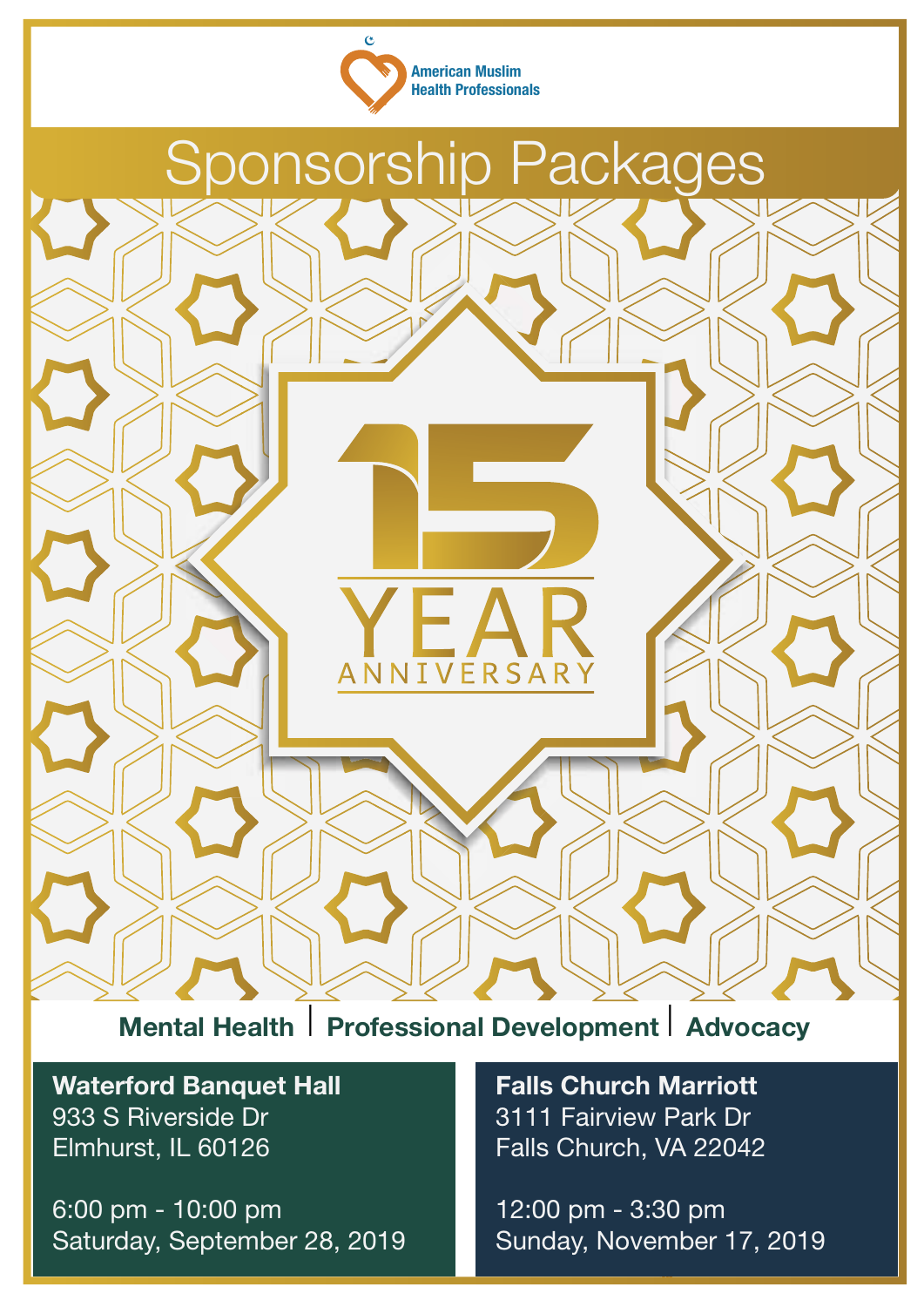

**American Muslim Health Professionals**

#### Dear AMHP Supporter,

I am writing to invite you to become an official sponsor of American Muslim Health Professionals (AMHP)'s two upcoming **15-Year Anniversary Event**s. The first event will be held in Chicago, Illinois on Saturday, September 28 and will feature distinguished guest speakers: **Dr. Shafiq Rab,** *Chief Information Officer at Rush University Medical Center and Dr. Mona Siddiqui, Chief Data Officer at the Department of Health & Human Services.* The second event will be held in Falls Church, Virginia on Sunday, November 17 and will feature **Dr. Shereef Elnahal, President/CEO of University Hospital in Newark.** AMHP is a national 501(c)3 nonprofit organization dedicated to empowering American Muslims to serve the public health needs of Americans through professional development, community-based mental health promotion, and healthcare advocacy for underserved and minority communities.

**Date:** Saturday, September 28, 2019 **Time:** 6:00 pm - 10:00 pm **Location:** Waterford Banquet & Conference Center | 933 S Riverside Dr, Elmhurst, IL 60126 **Attendees:** 300-350<br>**Deadline:** Tuesday. **Deadline:** Tuesday, August 20, 2019

These events are a great opportunity for your business/organization to reach a target audience of healthcare professionals in two major cities. As an official sponsor of one or both events, you will receive **promotion through our various social media platforms reaching over 20,000** active and engaged subscribers as well as multiple forms of **acknowledgment at the event(s) itself**. Details for both events are listed below:

### **Chicago 15-Year Anniversary Benefit Gala**

### **Falls Church 15-Year Anniversary Benefit Lunch**

**Date:** Sunday, November 17, 2019 **Time: 12:00 pm - 3:30 pm Location:** Falls Church Marriott Fairview Park | 3111 Fairview Park Dr, Falls Church, VA 22042 **Attendees:** 200-250 **Deadline:** Tuesday, October 8, 2019

Descriptions of the available sponsorship packages are included below.

Please do not hesitate to contact me with any questions about sponsorship.

Thank you for your consideration.

Regards, Maha Madi, MHSA (316) 5 19-4742 sponsorship@amhp.us www.amhp.us **American Muslim Health Professionals** Advocacy | Professional Development | Mental Health

#### **1. Put Your Business in the Spotlight**

Instead of just attending an event and looking for people to share your business card with, sponsorship brings attendees who are eager to find out about your business directly to you. Get in front of your target market.

#### **2. Lead Generation and New Contacts**

People will give up business cards and email addresses in exchange for a chance to win a great prize in a drawing, samples or even candy and other promotional item giveaways. Get your brand noticed by having a booth at the event!

### **3. New Clients, New Customers, New Business**

Not only are the attendees of the event potential new clients and customers, so are your fellow sponsors and vendors! You can form new business partnerships, meet like-minded business professionals in complementary businesses with which you share the same target market but are not in competition.

#### **4. Market Your Business Inexpensively**

We all know how much advertising your business can cost. Spending that same amount or less as a sponsor is a much wiser investment that will bring a greater return on investment. Remember, you will be in the same room with hundreds of attendees who are your target market. By leveraging the event to your advantage, there will be no limit on your potential ROI.



**Support the ONLY national Muslim organization representing diverse disciplines within healthcare and 1 of 14 organizations invited to a private roundtable with former President Barack Obama at the White House.**



### **20% discount for sponsoring both events on any package you select**